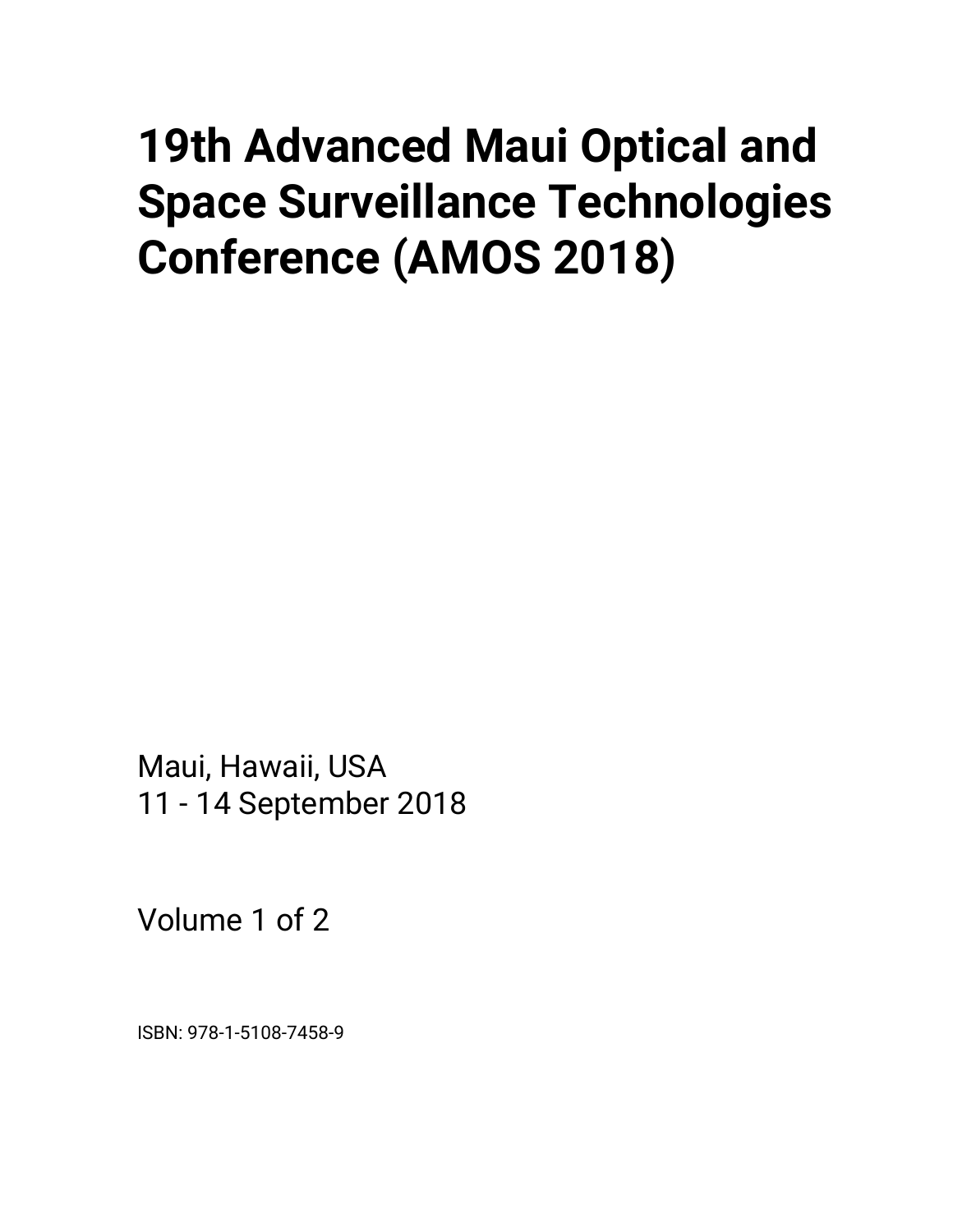**Printed from e-media with permission by:** 

Curran Associates, Inc. 57 Morehouse Lane Red Hook, NY 12571



**Some format issues inherent in the e-media version may also appear in this print version.** 

Copyright© (2018) by Maui Economic Development Board, Inc. All rights reserved.

Printed by Curran Associates, Inc. (2019)

For permission requests, please contact Maui Economic Development Board, Inc. at the address below.

Maui Economic Development Board, Inc. 1305 N. Holopono Street, Suite 1 Kihei, Hawaii 96753 USA

Phone: 1.808.875.2300 Fax: 1.808.879.0011

www.medb.org

#### **Additional copies of this publication are available from:**

Curran Associates, Inc. 57 Morehouse Lane Red Hook, NY 12571 USA Phone: 845-758-0400 Fax: 845-758-2633 Email: curran@proceedings.com Web: www.proceedings.com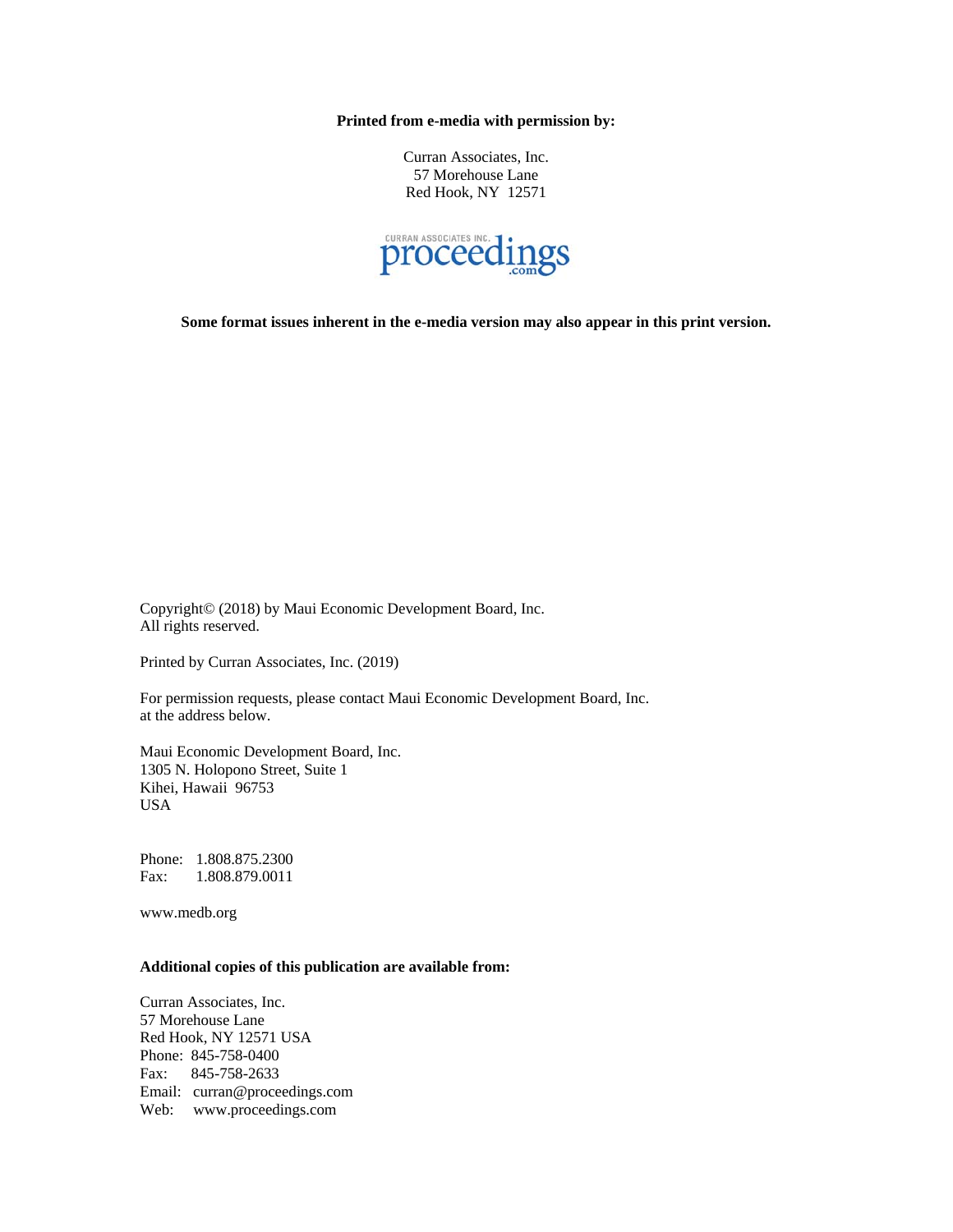# **2018 AMOS CONFERENCE PROCEEDINGS**

#### **ADAPTIVE OPTICS & IMAGING**

*Co-chaired by Scott Hunt, Air Force Research Laboratory and John Lambert, Cornerstone Defense* 

| Estimating the Complex Atmospheric Wave Front from Speckle Image15<br>Douglas Hope, Hope Scientific Renaissance LLC                                                      |
|--------------------------------------------------------------------------------------------------------------------------------------------------------------------------|
| Leveraging Machine Learning for High-Resolution Restoration of Satellite Imagery20<br>Daniel L. Pimentel-Alarcon, Georgia State University                               |
| Michael Hart, HartSCI LLC                                                                                                                                                |
| Satellite and Debris Characterisation through Adaptive Optics Corrected Imaging35<br>Michael Copeland, Australian National University                                    |
| First Results from the Adaptive Optics System for LCRD's Optical Ground Station One43<br>Lewis C. Roberts, Jet Propulsion Laboratory, California Institute of Technology |
| F. Bennet, Australian National University                                                                                                                                |
| <b>SPACE-BASED ASSETS</b><br>Co-chaired by Pat Patterson, Space Dynamics Laboratory and Jeff Sherk, Metis<br><b>Technology Solutions</b>                                 |
| Feasibility of Using Commercial Star Trackers for On-Orbit Resident Space<br>Samuel Clemens, York University                                                             |
| Leveraging the Emerging CubeSat Reference Model for Space Situational Awareness69<br>Aman Chandra, University of Arizona                                                 |
| Imaging Payload Performance Considerations for On-orbit Servicing and Active                                                                                             |
| James R. Shell, Novarum Tech LLC                                                                                                                                         |
| Key Findings from the NEOSSat Space-Based SSA Microsatellite Mission89<br>Robert (Lauchie) Scott, Defence R&D Canada Ottawa                                              |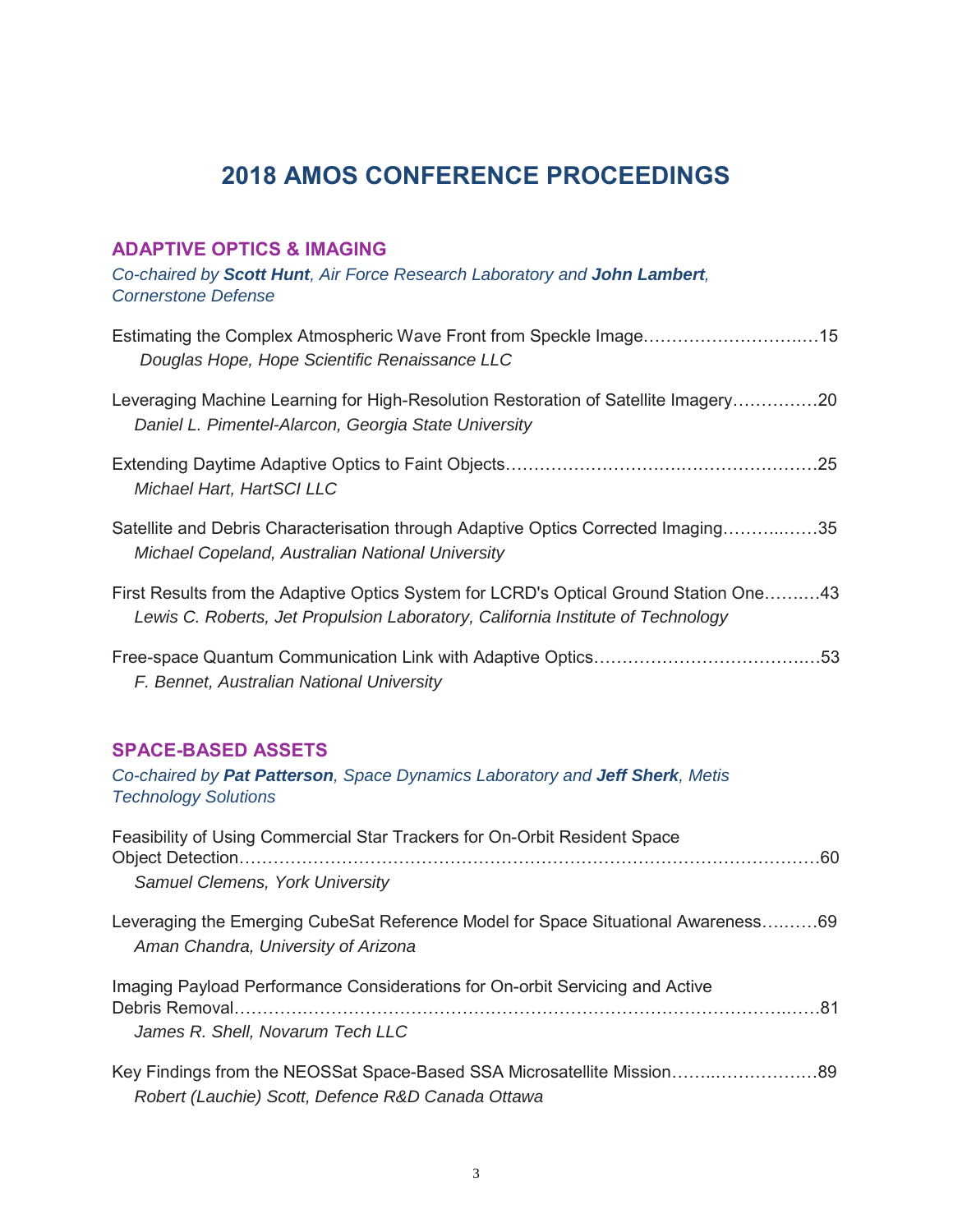#### **NON-RESOLVED OBJECT CHARACTERIZATION**

#### *Co-chaired by Heather Cowardin, JACOBS and Marcus Holzinger, University of Colorado Boulder*

| Satellite Characterization, Classification, and Operational Assessment Via the<br>Justin Spurbeck, The University of Texas at Austin        |
|---------------------------------------------------------------------------------------------------------------------------------------------|
| Steven Griffin, The Boeing Company                                                                                                          |
| Space Objects Classification via Light-Curve Measurements: Deep Convolutional<br>Roberto Furfaro, University of Arizona                     |
| Attitude Detection of Buccaneer RMM CubeSat through Experimental and Simulated<br>M. Cegarra Polo, UNSW Canberra                            |
| Vishnu Reddy, University of Arizona                                                                                                         |
| Conor J. Benson, University of Colorado Boulder                                                                                             |
| The Preliminary Results from Long-term Sparse Photometric Data185<br>Shengxian Yu, Purple Mountain Observatory, Chinese Academy of Sciences |
| FireOPAL: Analysis of One Million High Time Resolution Optical Light Curves197<br>Matt Bold, Lockheed Martin Advanced Technology Center     |
| <b>OPTICAL SYSTEMS &amp; INSTRUMENTATION</b><br>Co-chaired by Tamara Payne, Applied Optimization Inc. and Jim Shell, Novarum Tech LLC       |
| FireOPAL: Toward a Low-Cost, Global, Coordinated Network of Optical                                                                         |

*Phil Bland, Curtin University* 

OWL-NET : A Global Network of Robotic Telescopes for Satellites Observation……………...213 *Jang-Hyun Park, Korea Astronomy and Space Science Institute* 

| Non-Traditional Data Collection and Exploitation for Improved GEO SSA via a Global |  |
|------------------------------------------------------------------------------------|--|
|                                                                                    |  |
| Jeff Aristoff, Numerica Corporation                                                |  |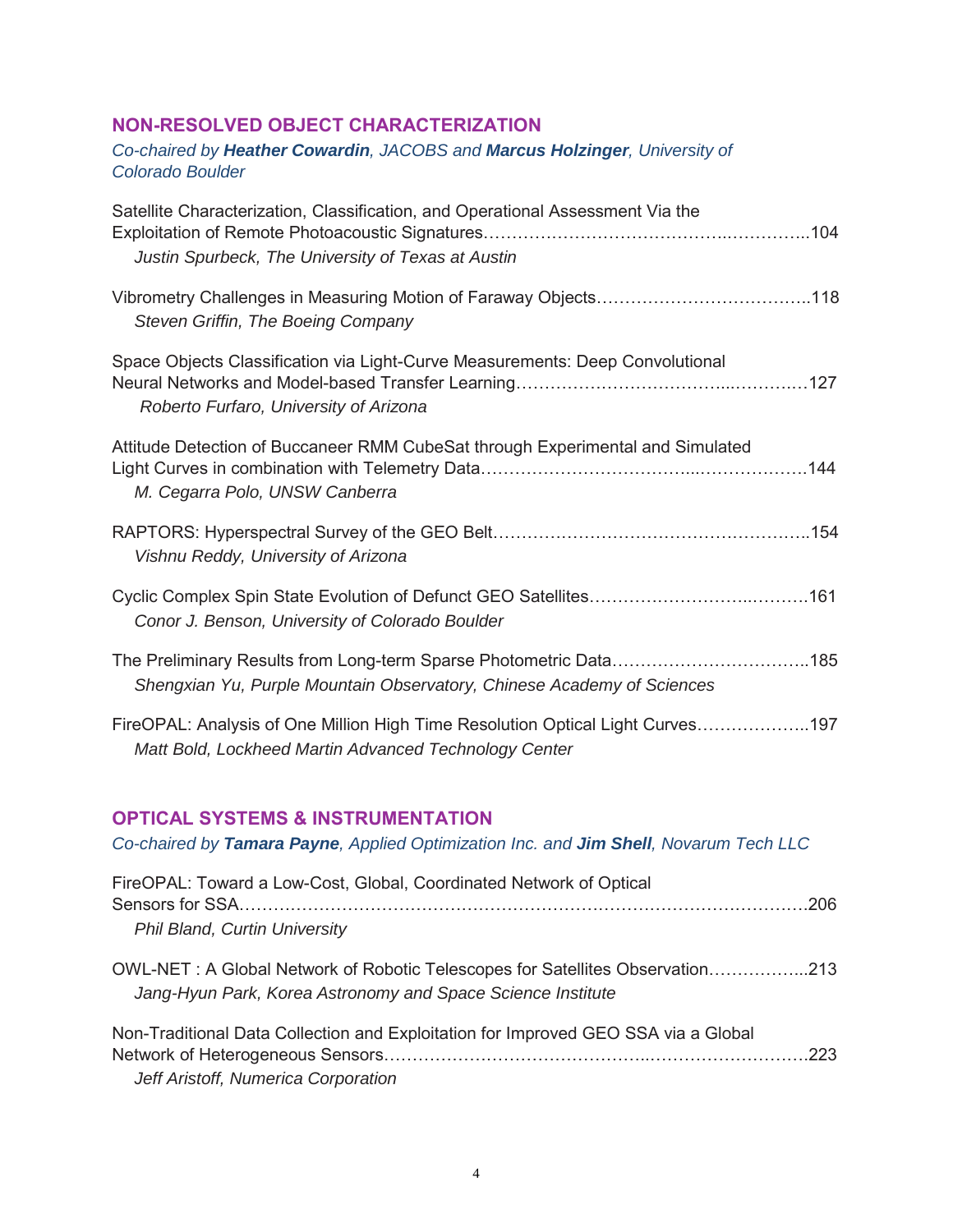| LEO Cubesats Tracking with a Network of Polish Optical SST Sensors239<br>Krzysztof Kaminski, Adam Mickiewicz University                                                                    |
|--------------------------------------------------------------------------------------------------------------------------------------------------------------------------------------------|
| Mark R. Ackermann, Sandia National Laboratories                                                                                                                                            |
| On-Orbit Smart Camera System to Observe Illuminated and Unilluminated<br>Steven Morad, University of Arizona, SpaceTREx                                                                    |
| C. Zhang, Chinese Academy of Sciences and University of Science and<br><b>Technology of China</b>                                                                                          |
| Craig H. Smith, EOS Space Systems                                                                                                                                                          |
| Michael Jacox, Space Micro Inc                                                                                                                                                             |
| High Sampling Rate Photometry of Spinning Satellites for Nano-Perturbation Detection305<br>Daniel Kucharski, Space Environment Research Centre and University of<br><b>Texas at Austin</b> |
| Chimera: A High-Speed Three-Color Photometer for Satellite Characterization310<br>Harrison Krantz, University of Arizona Steward Observatory                                               |
| Michael Shao, Jet Propulsion Laboratory, California Institute of Technology                                                                                                                |
| <b>ASTRODYNAMICS</b><br>Co-chaired by Islam Hussein, L3 Applied Defense Solutions and Vishnuu Mallik, University of<br><b>Texas at Austin</b>                                              |
| E. Gregson, Dalhousie University                                                                                                                                                           |
| Progress in a New Conjunction and Threat Warning Service for Space                                                                                                                         |
| James C. S. Bennett, EOS Space Systems and Space Environment Research Centre                                                                                                               |
|                                                                                                                                                                                            |

*Ian McQuaid, Air Force Institute of Technology*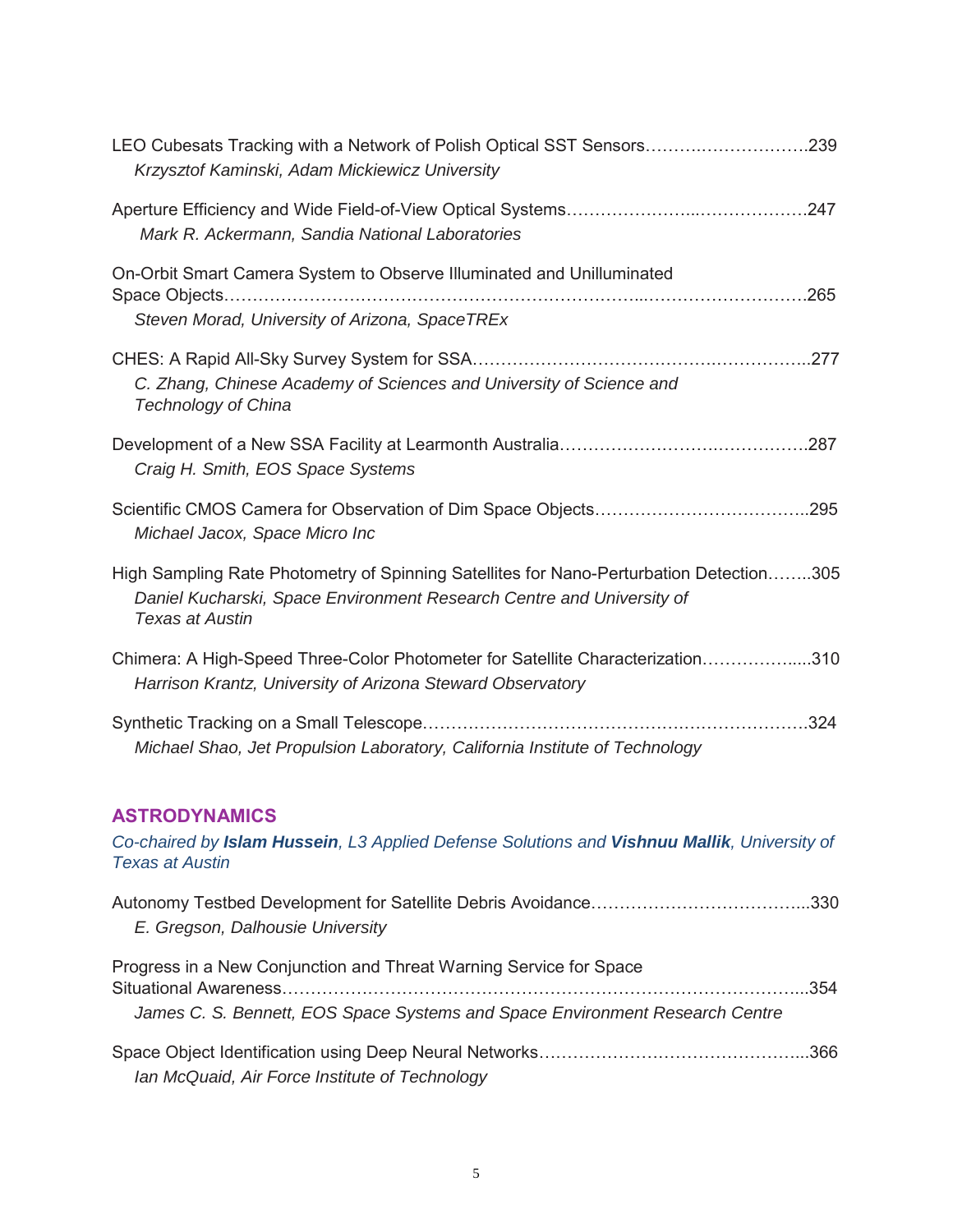| Attitude Propagation of Resident Space Objects with Recurrent Neural Networks367<br>Davide Amato, University of Arizona                                                                                 |
|---------------------------------------------------------------------------------------------------------------------------------------------------------------------------------------------------------|
| Spaceborne Orbit Determination of Uncorrelated Tracks (UCT) Using a Stabilized-Gauss-<br>Method, Linear Perturbation Theory and Angle-Only Measurements377<br>Mark Hinga, Air Force Research Laboratory |
| Understanding the Effect of Perturbations on the Gaussianity of Various Coordinates<br>Shambo Bhattacharjee, University of Leeds                                                                        |
| Normality in State Uncertainties from Orbit Determination Results fitting<br>Sven K. Flegel, Space Environment Research Centre                                                                          |
| Improved Drag Coefficient Modeling with Spatial and Temporal Fourier Coefficient<br>Vishal Ray, University of Colorado Boulder                                                                          |
| Probabilistic Data Association Based on Intersection of Orbit Sets462<br>Laura Pirovano, University of Surrey                                                                                           |
| Brandon Jones, University of Texas at Austin                                                                                                                                                            |

## **ORBITAL DEBRIS**

*Co-chaired by James Frith, NASA Orbital Debris Program Office and Noelia Sánchez-Ortiz, DEIMOS Space* 

| Aaron J. Rosengren, University of Arizona                                                                                                                                                                               |  |
|-------------------------------------------------------------------------------------------------------------------------------------------------------------------------------------------------------------------------|--|
| Benjamin Bastida Virgili, ESOC/ESA                                                                                                                                                                                      |  |
| Simultaneous Multi-filter Photometric Characterization of Space Debris at the Swiss<br>Optical Ground Station and Geodynamics Observatory Zimmerwald513<br>Emiliano Cordelli, Astronomical Institute University of Bern |  |
| Debris Characterization, Albedo, and Plume Measurements from Laser Ablations of<br>Gouri Radhakrishnan, The Aerospace Corporation                                                                                       |  |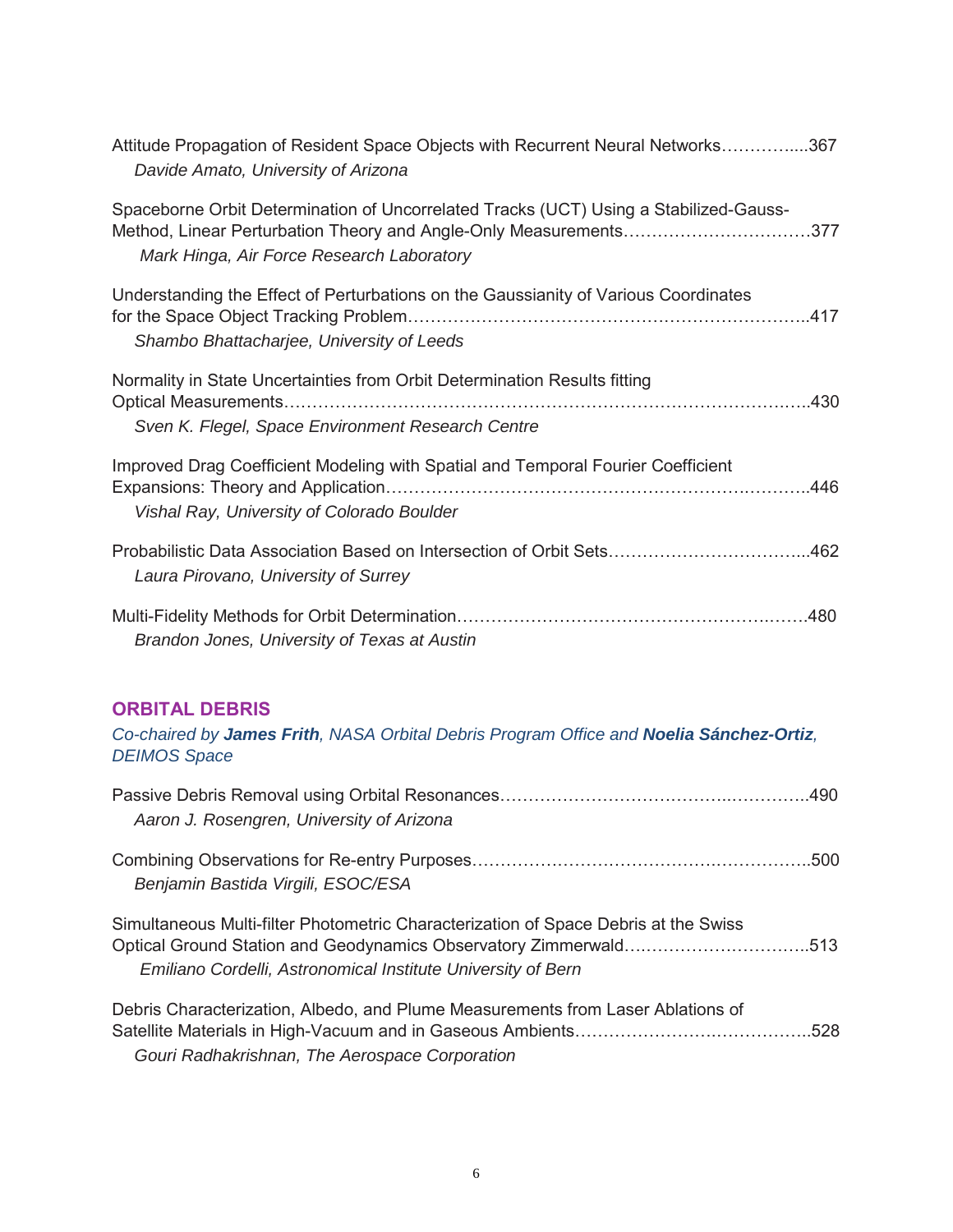| Early Blast Point Determination For Large GEO Fragmentation Events540<br>W. R. Faber, L3 Applied Defense Solutions                                                                                                                         |
|--------------------------------------------------------------------------------------------------------------------------------------------------------------------------------------------------------------------------------------------|
| Zach Slatton, HQ AFSPC/A3/6Z, 18th Space Control Squadron                                                                                                                                                                                  |
| <b>SPACE SITUATIONAL AWARENESS</b><br>Co-chaired by Gregory Cohen, Western Sydney University and Tim Flohrer, ESA/ESOC<br><b>Space Debris Office</b>                                                                                       |
| Blockchain Application Within a Multi-Sensor Satellite Architecture561<br>Rohit Mital, SGT KBRwyle                                                                                                                                         |
| Optimization of Geosynchronous Space Situational Awareness Architectures using<br>Michael S. Felten, Air Force Institute of Technology                                                                                                     |
| Weather Considerations for Ground-Based Optical SSA Site Selection595<br>Mark R. Ackermann, Sandia National Laboratories                                                                                                                   |
| Olli Wilkman, Finnish Geospatial Research Institute FGI                                                                                                                                                                                    |
| Andrew Ash, Defence Science and Technology Laboratory                                                                                                                                                                                      |
| Maneuver Detection of Space Objects using Generative Adversarial Networks640<br>R. Abay, UNSW Canberra                                                                                                                                     |
| Modular Neural Network Tasking of Space Situational Awareness Systems648<br>Daniel J. Regan, Ball Aerospace                                                                                                                                |
| SSA Sensor Tasking: Comparison of Machine Learning with Classical<br>Bryan D. Little, Purdue University                                                                                                                                    |
| Performance of a Global Network of Laser-optical Tracking Stations for LEO<br>Jens Rodmann, German Aerospace Center (DLR)                                                                                                                  |
| First Results from the Deployment of Expert Centres supporting Optical and Laser<br>Observations in a European Space Surveillance and Tracking System685<br>Tim Flohrer, ESA Space Debris Office and Space Situational Awareness Programme |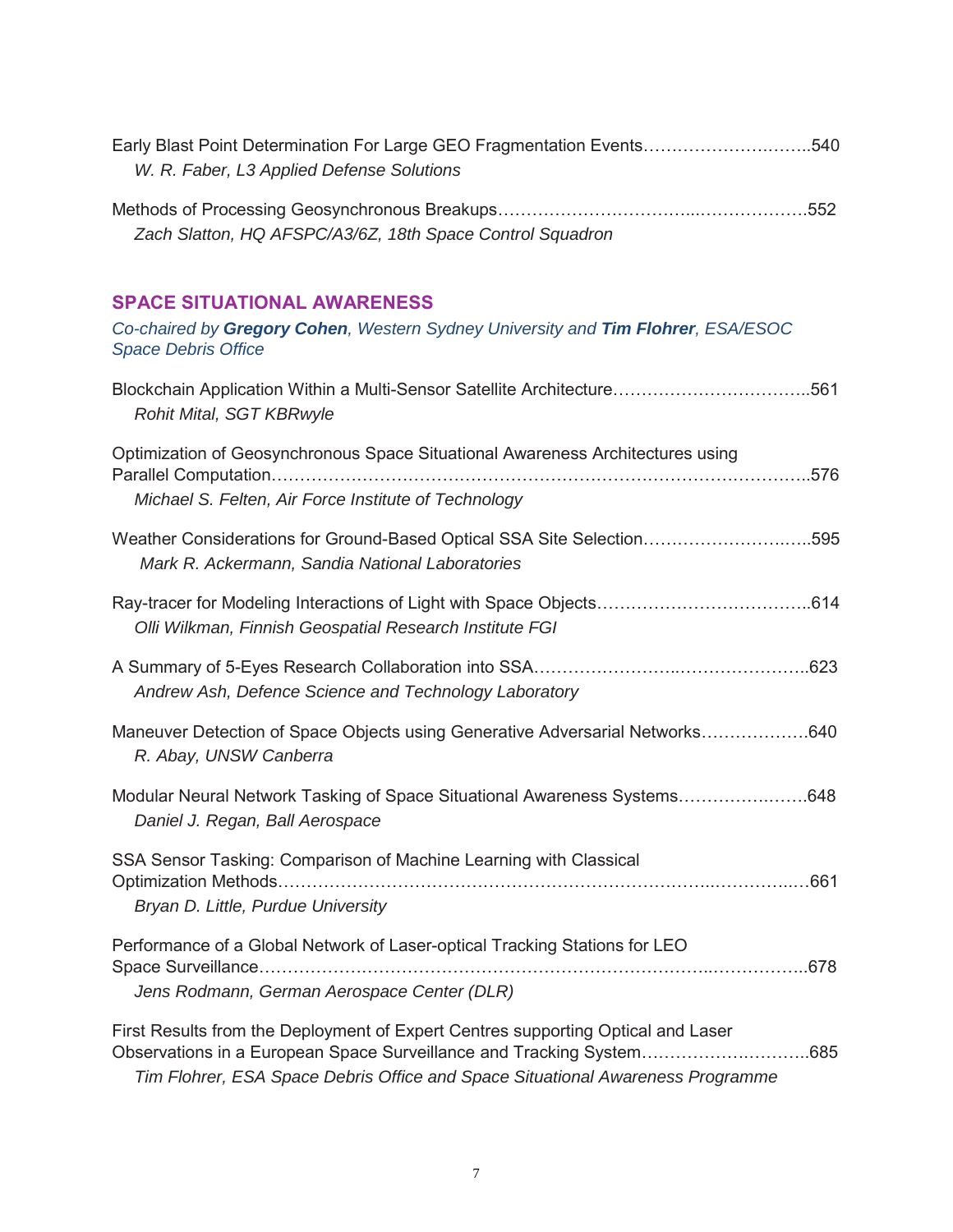| The Governance of Space Situational Awareness - Revolution not Evolution693 |  |
|-----------------------------------------------------------------------------|--|
| Ralph "Dinz" Dinsley, Northern Space and Security and Reflecting Space      |  |

| Future of the Space Situational Awareness Enterprise - Global Trends699 |  |
|-------------------------------------------------------------------------|--|
| Asha Balakrishnan, IDA Science and Technology Policy Institute          |  |

### **FEATURED PRESENTATIONS**

| Pan-STARRS - The PS1 & PS2 Wide Area NEO Survey and Recent Results709<br>Ken Chambers, University of Hawaii                                                                |
|----------------------------------------------------------------------------------------------------------------------------------------------------------------------------|
| Eric J. Felt, Space Vehicles Directorate, Air Force Research Laboratory; Timothy A. Seiba,<br>Advanced Systems and Development Directorate, Space & Missile Systems Center |
| <b>POSTER PRESENTATIONS</b><br>Co-chaired by Rita Cognion, BAE Systems and Thomas Kelecy, L3 Applied<br><b>Defense Solutions</b>                                           |
| Advanced Atmospheric Mitigation Decision Aids for Space Imaging and<br>Randall J. Alliss, Northrop Grumman                                                                 |
| Space Debris Mapping Services for use by LEO Satellite Operators727<br>Adam Archuleta, DigitalGlobe                                                                        |
| Estimating Sidereal Rotation Period of Resident Space Objects using Non-uniformly<br>Katiyayni Balachandran, University of Texas at Arlington                              |
| Maxim Bazik, Vision Systems Inc.                                                                                                                                           |
| Optical Characterization of Commonly Used Thermal Control Paints in a Simulated<br>Miles Bengtson, University of Colorado Boulder                                          |
| Development of an In-orbit Measurement of a Ground Based Adaptive Optics<br>F. Bennet, Australian National University                                                      |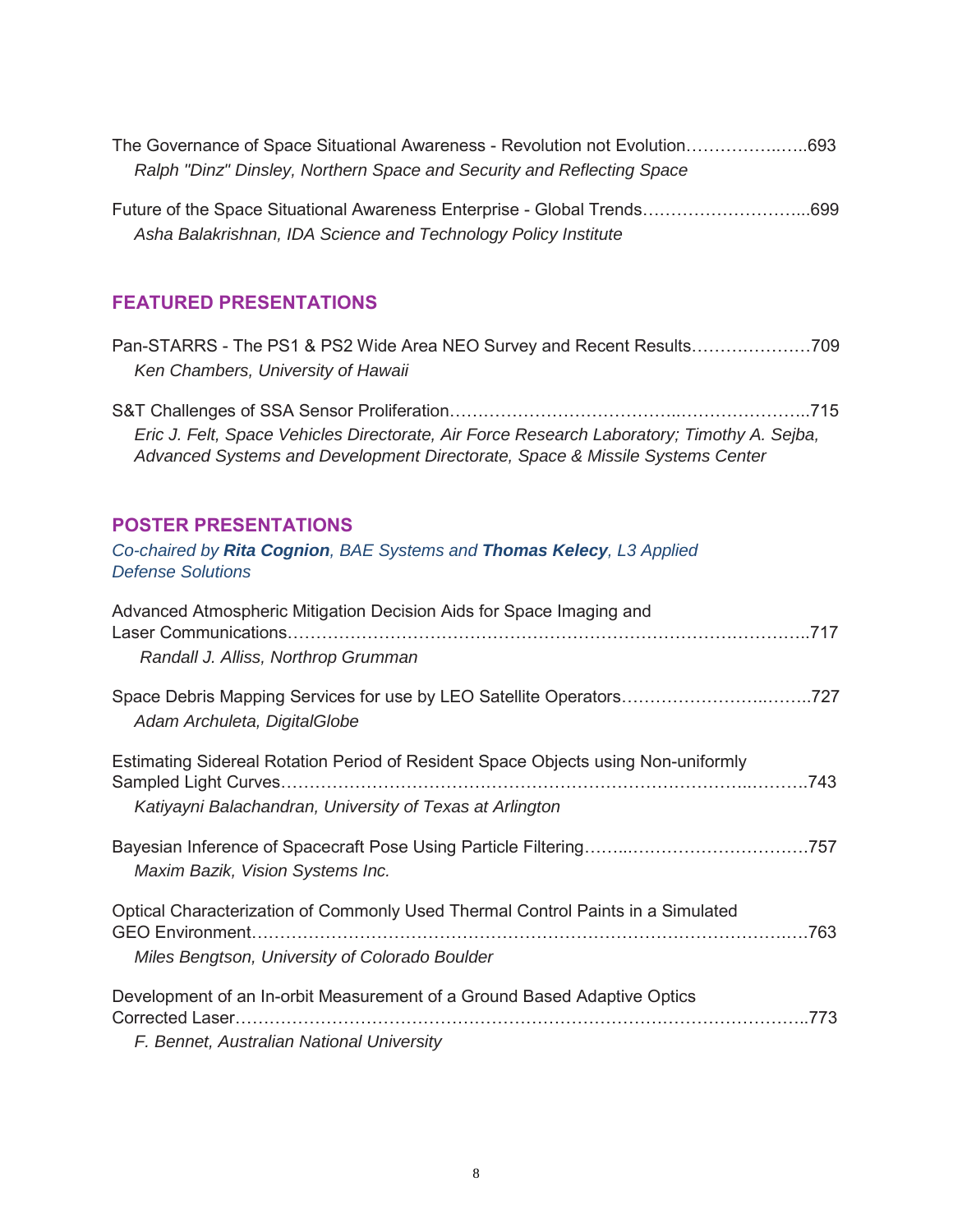| Quantifying the Response of a Synthetic Light Curve Generation Model to<br>Laurence D. J. Blacketer, University of Southampton                                                         |
|----------------------------------------------------------------------------------------------------------------------------------------------------------------------------------------|
| Optical Ground Based Space Surveillance Obscured Sky Mitigation792<br><b>Robert Bruck, BAE Systems</b>                                                                                 |
| Utilizing Supercomputing to Analyze Risks of an Emergent Large-scale Debris Field in<br>David Buehler, Air Force Institute of Technology                                               |
| Tanner S. Campbell, University of Arizona                                                                                                                                              |
| Transformation between the Johnson-Cousins and Sloan Photometric<br>Philip J. Castro, Applied Optimization                                                                             |
| DVD-COOP for Maneuver Path Optimization of Conjunctive Resident Space Objects for<br>889. [88] Space Traffic Management……………………………………………………………………………<br>Jehyun Cha, Hanyang University |
| Aman Chandra, University of Arizona                                                                                                                                                    |
| Comparative Performance of a 3-Sided and 4-Sided Pyramid Wavefront Sensor913<br>Johanan L. Codona, Air Force Research Laboratory                                                       |
| Gregory Cohen, Western Sydney University                                                                                                                                               |
| Data Topography for Pervasive, Proliferated Space Situational Awareness933<br>Phillip M. Cunio, ExoAnalytic Solutions, Inc.                                                            |
| Machine Learning-based Stability Assessment and Change Detection for<br>Phan Dao, AFRL Space Vehicles Directorate                                                                      |
| Simultaneous Glint Spectral Signatures of Geosynchronous Satellites from<br>Augustine J. DeMeulenaere, United States Air Force Academy                                                 |
| Improving Techniques for Shack-Hartmann Wavefront Sensing: Dynamic-Range and<br>.964                                                                                                   |
| Takao Endo, Mitsubishi Electric Corporation                                                                                                                                            |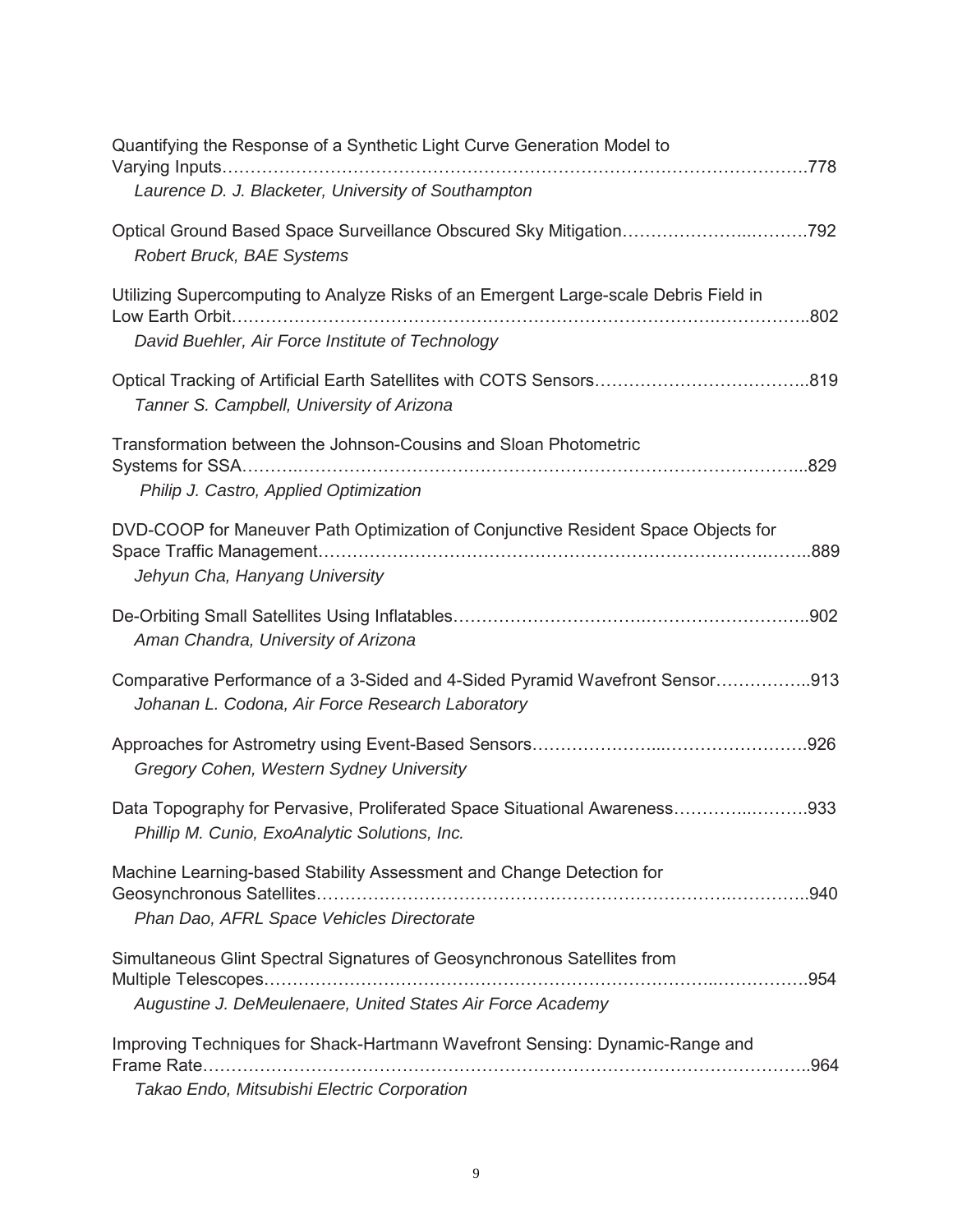| Applications of Random Sampling Consensus to Space Object Motion Analysis974<br><b>Brien R. Flewelling, ExoAnalytic Solutions</b>                              |
|----------------------------------------------------------------------------------------------------------------------------------------------------------------|
| The Gaia Catalogue Second Data Release and its Implications to Optical Observations<br>James Frith, University of Texas El Paso                                |
| Exploring Photometry System Trades with a Pixel-Level Data Simulator992<br>Nicole Gagnier, The Boeing Company                                                  |
| Space Object Tracking from the Robotic Optical Observatory at RMIT University1006<br>Steve Gehly, UNSW Canberra                                                |
| Levarging Non-Traditional Sources (NTS) for Space Situational Awareness<br>Thomas R. Gemmer, Aptima, Inc.                                                      |
| Stable Narrow-line VECSEL Operation for Sodium Guide Star Generation1023<br>Michael Hart, HartSCI LLC                                                          |
| ELROI: A Satellite License Plate to Simplify Space Object Identification1029<br>Rebecca M. Holmes, Los Alamos National Laboratory                              |
| R. Holmes, The Boeing Company                                                                                                                                  |
| Steven Ingram, Lockheed Martin Space                                                                                                                           |
| FireOPAL: Continental-scale Coordinated Observations of the OSIRIS-Rex Flyby1064<br>Trent Jansen-Sturgeon, Curtin University                                   |
| SSA Decision Support System Development and Evaluation using Cognitive<br>Andris D. Jaunzemis, Georgia Institute of Technology                                 |
| Increased Space Situation Awareness through Augmented Reality Enhanced<br>Michael Jenkins, Charles River Analytics                                             |
| Short-Term TLE Uncertainty Estimation Using an Artificial Neural Network Model1097<br>Hai Jiang, National Astronomical Observatories, Chinese Academy Sciences |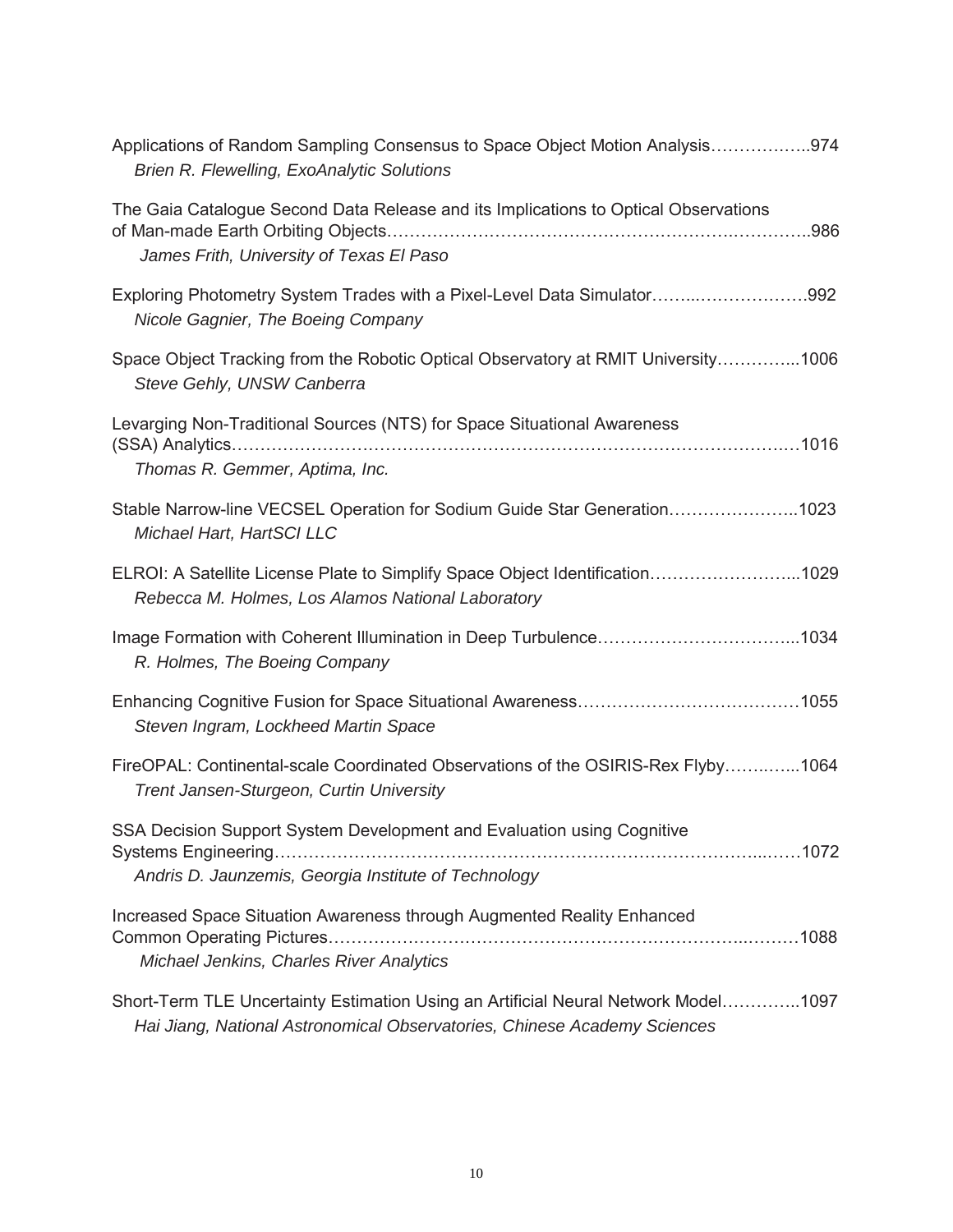| Satellite Capture and Servicing Using Networks of Tethered Robots Supported by                                                                                                                                            |
|---------------------------------------------------------------------------------------------------------------------------------------------------------------------------------------------------------------------------|
| Himangshu Kalita, University of Arizona                                                                                                                                                                                   |
| Laser Beam for External Position Control and Traffic Management of                                                                                                                                                        |
| Himangshu Kalita, University of Arizona                                                                                                                                                                                   |
| New Optical Sensors Cluster for Efficient Space Surveillance and Tracking1119<br>Krzysztof Kaminski, Adam Mickiewicz University                                                                                           |
| WENESSA, Wide Eye-Narrow Eye Space Simulation for Situational Awareness -<br>Kenneth Keppler, Air Force Research Laboratory - Directed Energy Directorate                                                                 |
| Brian Kloppenborg, Georgia Tech Research Institute                                                                                                                                                                        |
| Automating the Assessment of Orbit Predictions and Estimations for Building and<br>Michael Lachut, EOS Space Systems and Space Environment Research Centre                                                                |
| John V. Lambert, Cornerstone Defense                                                                                                                                                                                      |
| Integrating Orbital Debris Measurements and Modeling - How Observations and<br>Laboratory Data are used to Help Make Space Operations Safer1153<br>S. M. Lederer, NASA Johnson Space Center Orbital Debris Program Office |
| Recovering Astronomical Images with Deep Neural Network Supported<br>Jacob Lucas, The Boeing Company                                                                                                                      |
| Greg Madsen, Lockheed Martin Space                                                                                                                                                                                        |
| Demonstration of Precise Orbit Determination of GEO Spacecraft for Geolocation<br>Jay W. McMahon, University of Colorado Boulder                                                                                          |
| Demonstration of Real-Time Quasi-Physical Atmosphere Density Estimation<br>Piyush Mehta, West Virginia University                                                                                                         |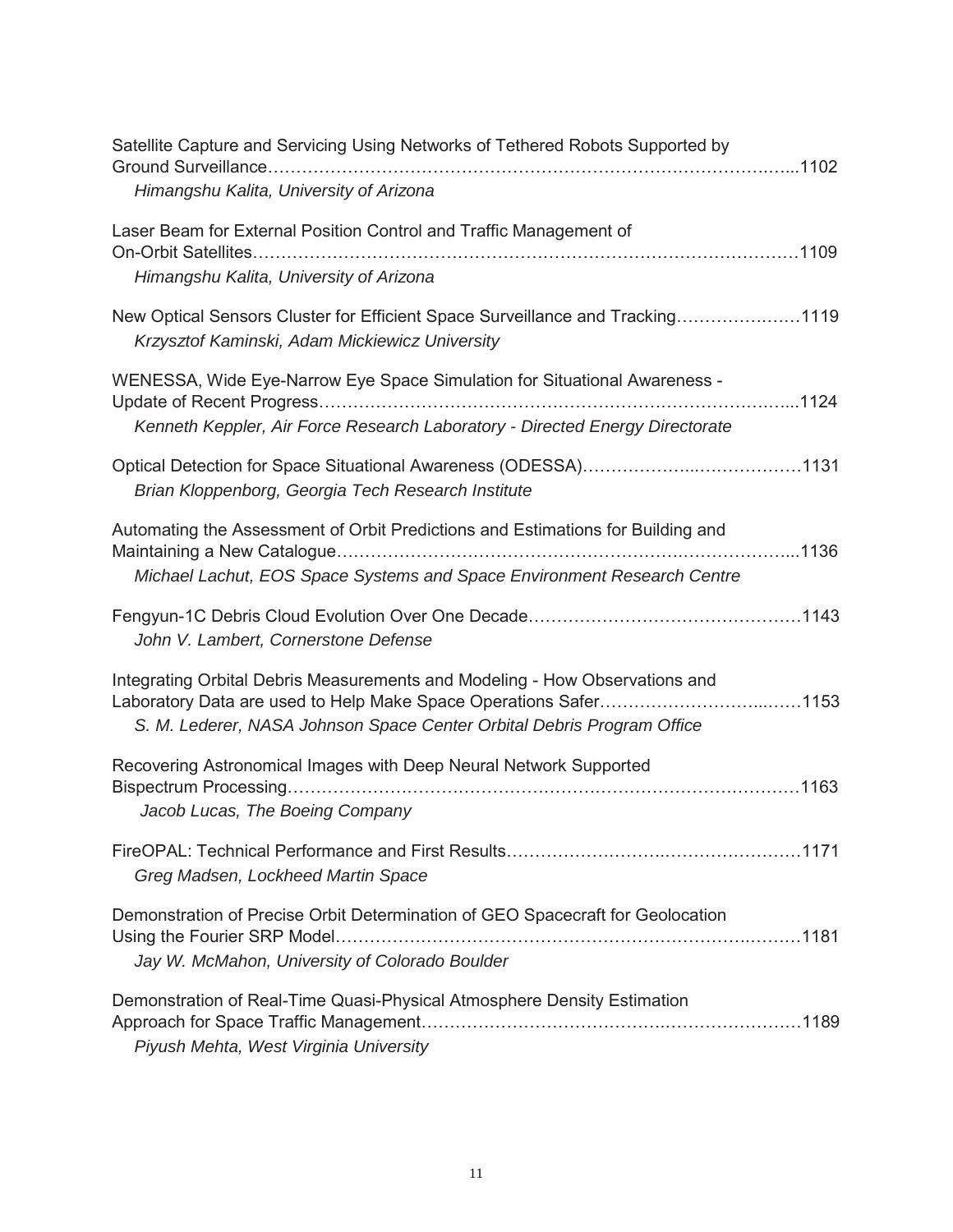| Equatorial Radar Array for Detection and Characterization of Earth-Orbiting Objects1207<br>Kathleen Minear, Specialized Arrays Inc                          |
|-------------------------------------------------------------------------------------------------------------------------------------------------------------|
| System Level Studies to Design Optical Surveillance Networks in the Frame of the<br><b>Vincent Morand, CNES</b>                                             |
| Near-real-time Continuous Filtering of Sensor Measurements using Data Stream<br>Sven Müller, Technische Unviversität Braunschweig                           |
| Optimal Selection of Telescope Parameters for Space Situational Awareness<br>Timothy S. Murphy, L3 Applied Defense Solutions                                |
| Ravi teja Nallapu, University of Arizona                                                                                                                    |
| Numerical Conservation of Exact and Approximate First Post-Newtonian<br>Joseph O'Leary, University of South Australia and SERC Limited                      |
| Eric C. Pearce, University of Arizona                                                                                                                       |
| Matthew Prechtel, Kratos RT Logic, Inc.                                                                                                                     |
| Characterization of Spacecraft Materials using Reflectance Spectroscopy1321<br>Jacqueline A. Reyes, The University of Texas at El Paso-Jacobs JETS Contract |
| Mass Estimation through Fusion of Astrometric and Photometric Data Collection<br>Matthew Richardson, L3 Applied Defense Solutions                           |
| David Richmond, Lockheed Martin                                                                                                                             |
| Modeling Energy Dissipation in a Tumbling Defunct Satellite using a Finite Element<br>Ryotaro Sakamoto, University of Colorado Boulder                      |
| Noelia Sánchez-Ortiz, Deimos Space                                                                                                                          |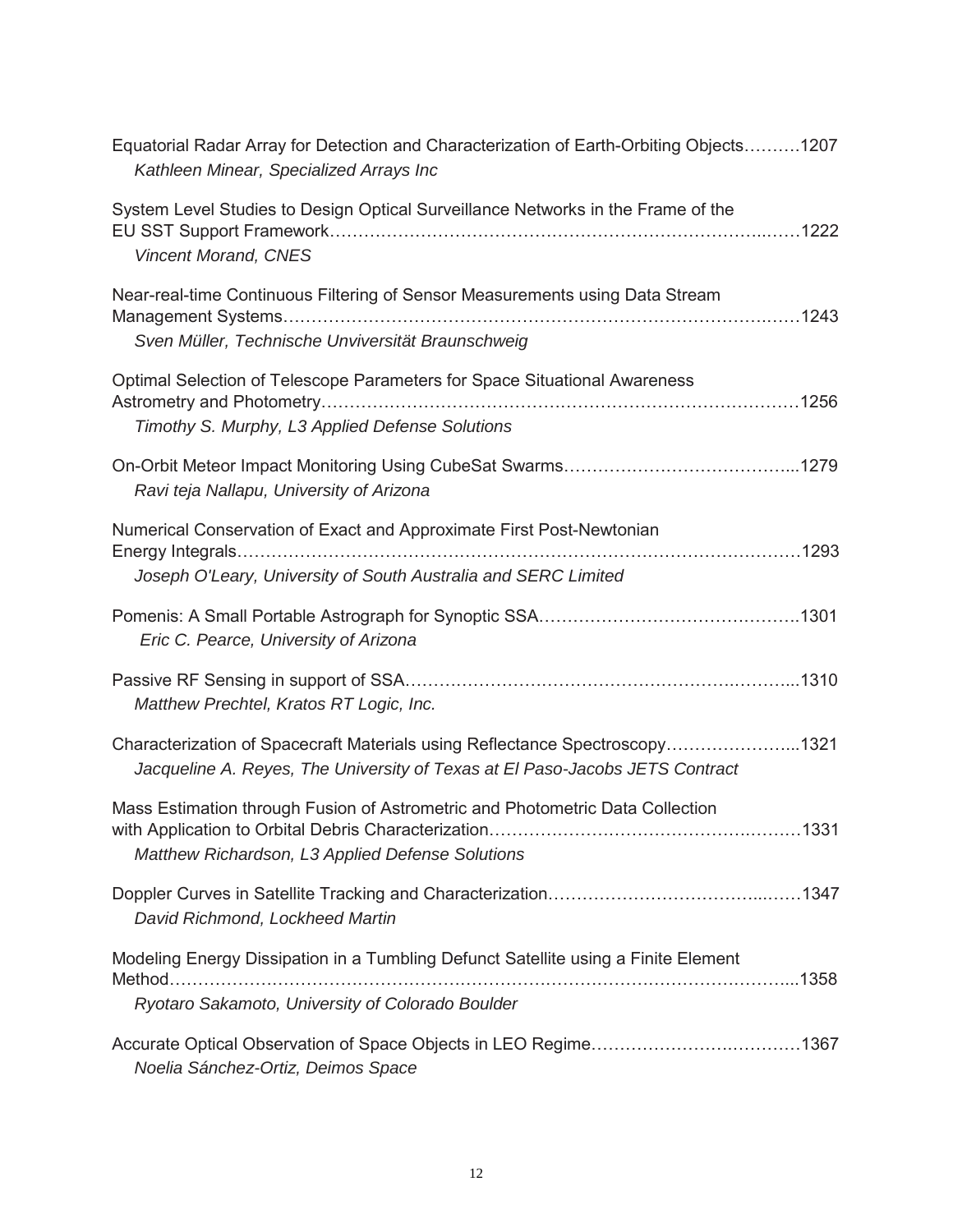| Henrique R. Schmitt, Naval Research Laboratory                                                                                                            |
|-----------------------------------------------------------------------------------------------------------------------------------------------------------|
| Optical Tracking and Attitude Determination of LEO CubeSats with LEDs:<br>Patrick Seitzer, University of Michigan                                         |
| Dan Shen, Intelligent Fusion Technology, Inc                                                                                                              |
| David G. Sheppard, Integrity Applications, Inc.                                                                                                           |
| Conceptual Development of a Civil Space Traffic Management System<br>Mark A. Skinner, The Aerospace Corporation                                           |
| Photometric Measurements of Geostationary Satellites over the Western<br>Jovan Skuljan, Defence Technology Agency                                         |
| Rongyu Sun, Purple Mountain Observatory                                                                                                                   |
| Ryan Swindle, Air Force Research Laboratory                                                                                                               |
| Synthetic Heterogeneous Anomaly and Maneuver - Neural Network Event<br><b>Dwight Temple, ExoAnalytic Solutions</b>                                        |
| Fragmentation Event Identification Using Back Propagation with Variable Ballistic<br>.1451<br>Coefficient Calculation<br>Kristen Tetreault, Virginia Tech |
| Daytime SBR Modeling of GEOs in the SWIR for Low-cost, Ground-based Imaging1464<br>Grant M. Thomas, Air Force Institute of Technology                     |
| Mark A. Vincent, Raytheon                                                                                                                                 |
| Novel Sparse Recovery Algorithms for 3D Debris Localization using Rotating Point<br>Chao Wang, Chinese University of Hong Kong                            |